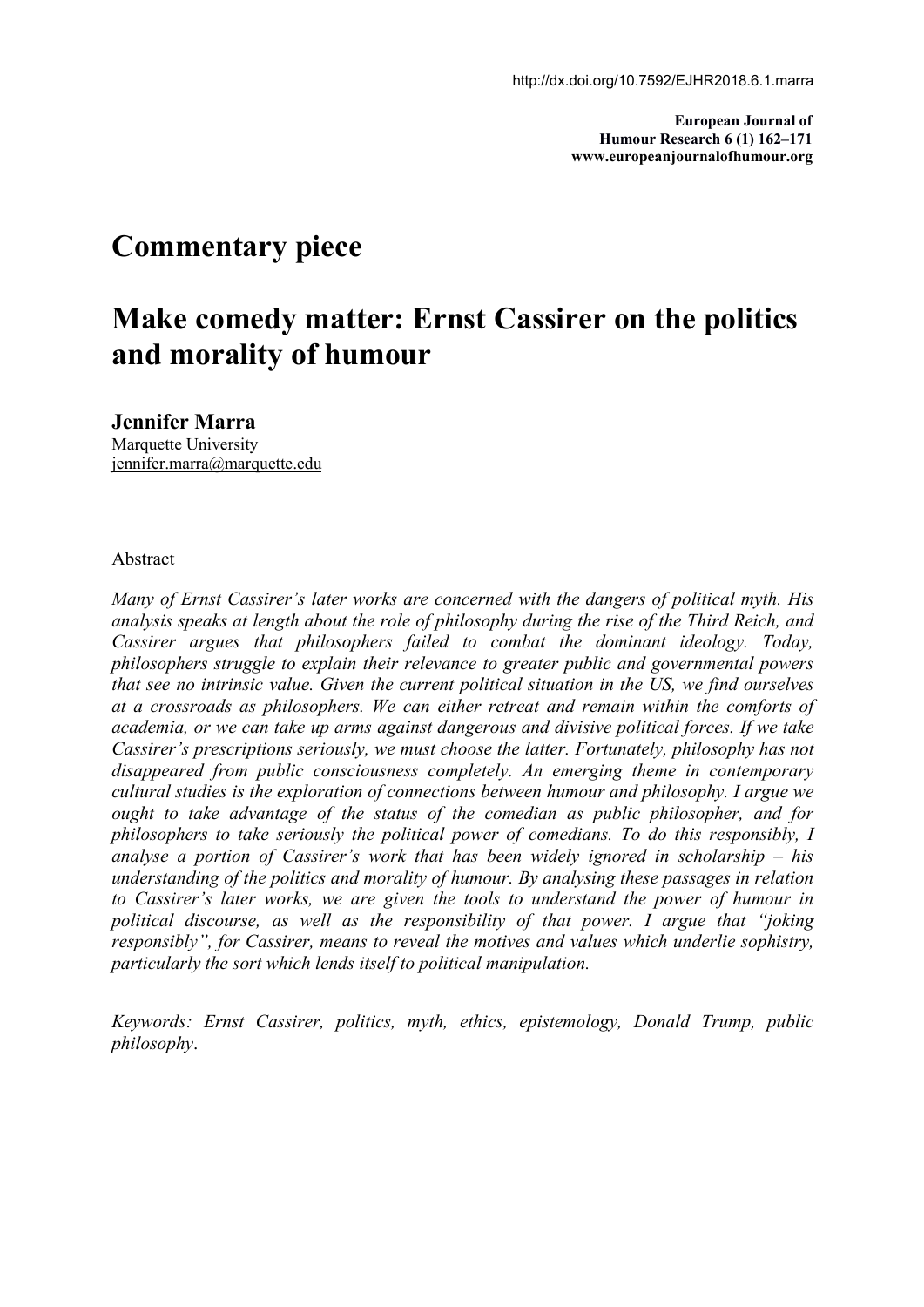# **1. Make comedy matter: Ernst Cassirer on the politics and morality of humour**

Many of Ernst Cassirer's later works, including "Judaism and the Modern Political *Myths"* (1944), "The Technique of Our Modern Political Myths" (1945), and *The Myth of the State* (1946), are concerned with the dangers of political myth. His analysis speaks at length about the role of philosophy during the raise of the Third Reich: by retreating to the ivory tower, Cassirer argues, philosophers failed to engage, let alone combat, the dominant ideology. Today, philosophers struggle to explain their relevance to greater public and governmental powers that see no direct monetary benefit, and therefore no intrinsic value. As such, academic departments are dwindling from lack of funding and interest.

Given the current political situation in the US, we find ourselves at a crossroads as philosophers. We can either retreat and remain within the comforts of academia, or we can take up arms against dangerous and divisive political forces. If we take Cassirer's prescriptions seriously, we must choose the latter. Of course, this will be an uphill battle, although, fortunately, philosophy has not disappeared from public consciousness completely. An emerging theme in contemporary cultural studies is the exploration of connections between humour and philosophy. Philosophers such as John Morreall (2009), Lydia Amir (2017), Steven Gimbel (2017), and Chris Kramer (2015), among others, argue that the humour develops and encourages epistemological virtues; virtues that are essential for one to be a good philosopher. Beyond academia, public interest in this connection has also seen a resurgence: the podcast Modern Day Philosophers, by comedian Danny Lobell, describes itself as "study sessions" with fellow stand-ups as "study partners" aiming to explore philosophical thought. Lobell writes, "I've often heard us referred to as the philosophers of our day which I figured sounded like a good enough excuse" (Lobell 2014). Jesse David Fox's interview with a comedian in 2015 was titled "Pete Holmes on How the Comedian Became the Modern-Day Philosopher" (Fox 2015), and the claim that comedians are and/or should be considered philosophers is echoed in think pieces about and interviews with Louis CK (who Charlie Rose called a "philosopher king") (Haglund 2014; Hendricks 2017), Jon Stewart (Holt 2009), John Oliver (who has been featured twice on the Leiter Report) (Garber 2015; Leiter 2017a; Leiter 2017b), and Stephen Colbert (Talma 2013). I believe it to be worthwhile to take advantage of the status of comedian as public philosopher, and for philosophers to take seriously the political power of comedians.

To do this responsibly, I analyse a portion of Cassirer's work that has been widely ignored in scholarship – his understanding of the politics and morality of humour. By analysing these passages in relation to Cassirer's later works, we are given the tools to understand the power of humour in political discourse, as well as the responsibility of that power. I have argued elsewhere that humour functions to wake us from what Husserl would call "the natural attitude" (Marra, forthcoming); and the same idea is in play here:I will argue that "joking responsibly", for Cassirer, means to reveal the motives and values which underlie sophistry, particularly the sort which lend itself to political manipulation. Comedy can be one way of disrupting political myth, but only if it is used properly and with moral integrity.

# **2.** The dangers of political myth

Cassirer understands myth as an inescapable element in human life; it is the most basic way in which we understand ourselves and the world (Cassirer 1944b: 115). Mythical thinking is a perspective through which we are "captivated and enthralled" by "immediate experience"; a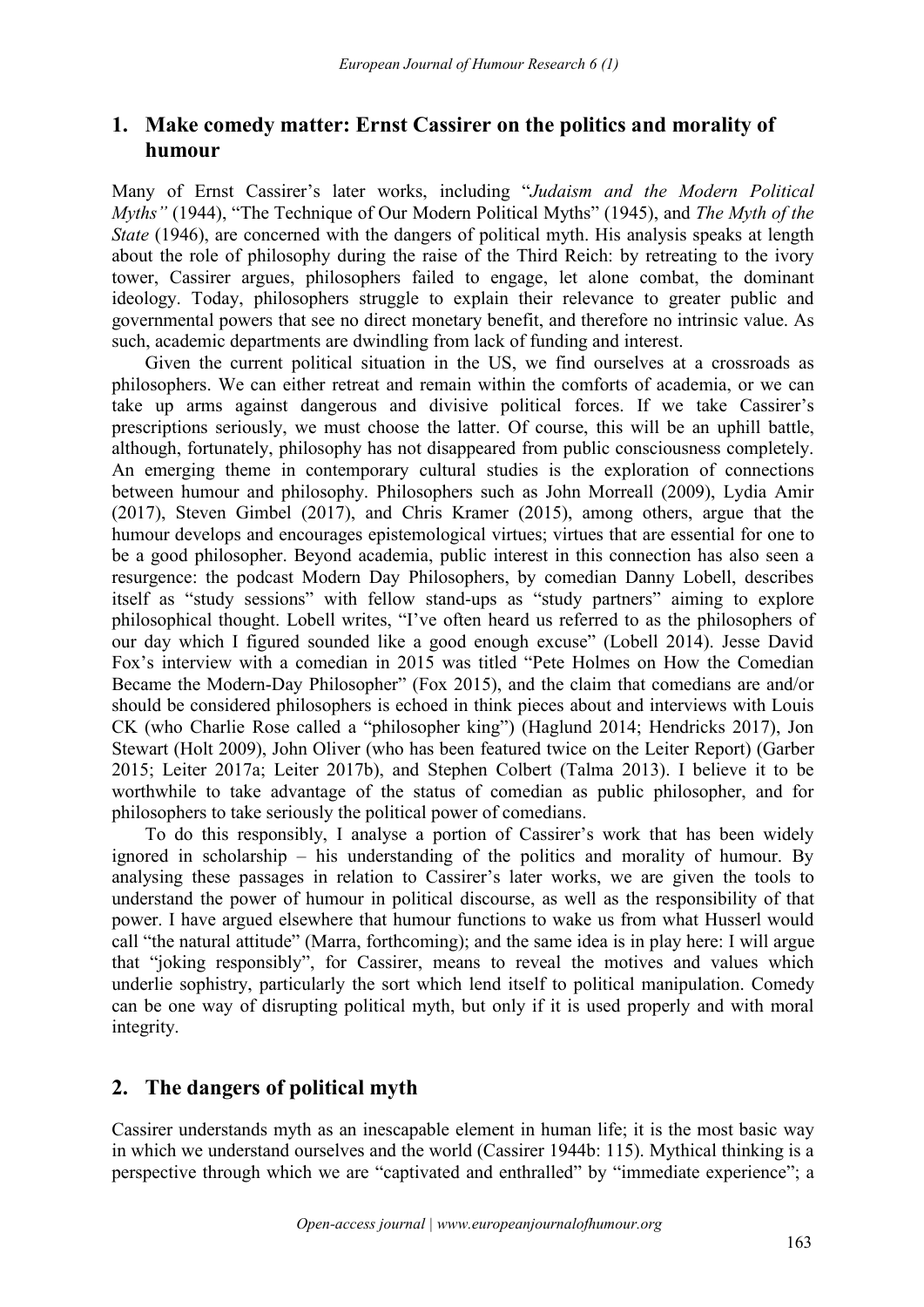basic way of understanding our world through emotional, rather than rational, expression (Cassirer 1946a: 32). It is a "free and spontaneous play of imagination" which cares for neither intellectual unity nor consistency (Cassirer 1944b: 115-116). Rather, mythological thinking is concerned only with calcifying subjective anxiety regarding object-stimulated emotional tension into external representations such as gods, demons, and other mythical expressions (Cassirer 1946a: 33). In Cassirer's words:

as soon as the tension and emotion of the moment has found its discharge in the word or the mythical image, a sort of turning point has occurred in human mentality: the inner excitement which was a mere subjective state has vanished, and has been resolved into the objective form of myth.

#### (Cassirer 1946a: 36)

Mythological thinking is a prior stage to rational thinking,<sup>[1](#page-7-0)</sup> but one which is not "left behind" in culture or history when humanity is "emancipated from the common matrix of myth" (Cassirer 1946a: 44). As culture progresses, mythological consciousness evolves into new versions of the impulse to externalise immediacy. In contemporary society, myth is frequently artificially created and manipulated for political ends, satisfying the intuitive need of the human being to objectify subjective emotional anxiety, while simultaneously weaponising myth to produce the desired result, as Cassirer describes in relation to Hitler's regime:

[myth] was adjusted to political needs and used for concrete political ends… It was brought under control and tied to obedience and order. Myths were brought into being by the word of command of the political leaders.

(Cassirer 1944b: 116)

When politics uses mythology for its own ends, it ceases to be expressive of the imaginative human spirit and becomes "regulated and organised" (ibid.). Sociopolitical leaders can become "dietised", representing an "image of a momentray god… a deliverance from fear, the fulfillment of a wish and a hope" (Cassirer 1946a: 35-36). The externalisation of the emotional anxiety finds itself represented (or symbolised) within an idol, a political icon, who does not remain mere *symbol*but becomes the concentrated *manifestation* of the god-figure. Cassirer witnessed this dietising with the rise of Adolf Hitler, who the German people believed was the only means to end their suffering.

The sort of mythologies that are used in today's political discussions involve similar themes, from racism to nationalism to xenophobia. In the US, the rise of Donald Trump to the office of president has resulted in diplomacy's reduction to the slogan of "America First", right-wing nationalist extremism has been re-branded as the "alt-right", the free press is now the enemy of the country, criticisms are "fake news", and the qualifications for a good leader have been effectively reduced to that leader's ability to fit a very specific and archaic vision of manhood. These mythologies allow for the emergence and acceptance of "alternative facts", blatant lies, and the unconstitutional manipulation of the law and citizenry. Admittedly, the dog-whistles and emboldening of "us vs them" rhetoric was *intentional* throughout Trump's presidential campaign in 2016, as revealed unabashedly and without shame in a Charlie Rose interview with former chief executive office of the Trump campaign and White House Chief Strategist Steven Bannon (Rose 2017).

More obvious to some than others, this shift is as dangerous as it is irrational – and this is precisely why myth is the perfect vehicle through which to enforce it. Again, myth is not "logical; that is, it does not appeal to or rely on" rationality (Cassirer 1944a: 25). It is expressing through emotion that which is otherwise inexplicable, and it is this feature of myth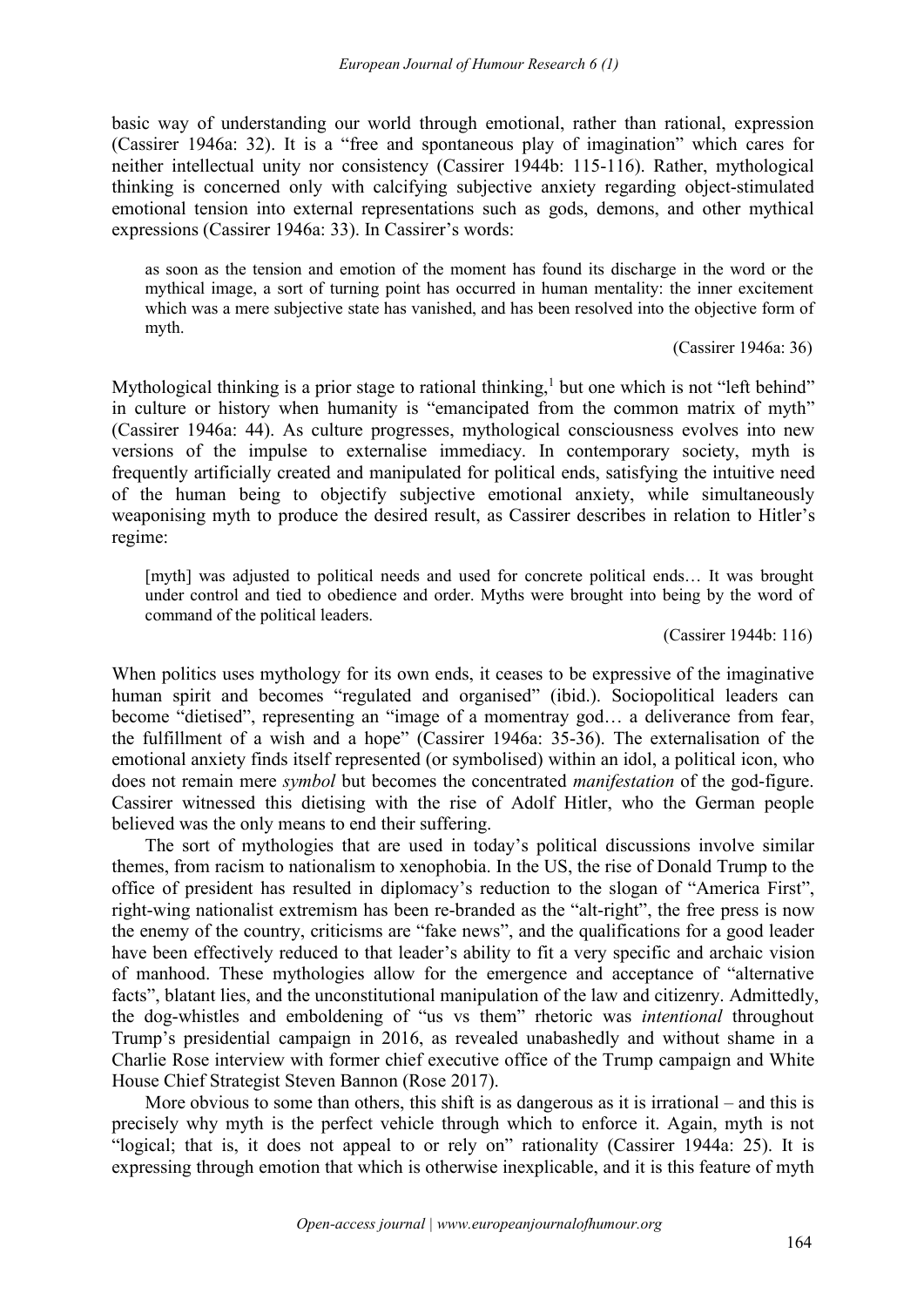which lends itself well to manipulation. Furthermore, it is this very feature that seems to leave rationality at a loss to combat it (we can point to any number of press conferences and interviews to see this harsh reality in action). It can feel as though philosophy is impotent in the face of this new enemy; an enemy that has been carefully and intentionally crafted to be immune to its weapons of logical argumentation. How, then, can we live up to Cassirer's insistence that philosophers should engage the public? I turn to Cassirer's later works to answer this question.

## **3. The proper role of philosophy in sociopolitical life**

In these essays, as well as in other writings, Cassirer insists that philosophy is the only way to understand, and therefore overthrow, dangerous political mythologies. He writes:

[Philosophy] can make us understand the adversary... In order to fight an enemy we must know him. And to know him means not only to know his defects but also his strengths. To all of us it has become clear that we have greatly underrated the strength of political myths. We should not repeat this error. We should see the adversary face to face; we should try to understand his try character, and we should study his methods.

(Cassirer 1979b: 266)

Without a proper understanding of the positions of the other side, no matter how contradictory on the surface, we will never be able to understand the motivations of the supporters who give him power. Because the 2016 presidential campaign was so irrational, many politicians and academics did not pay attention to the concerns and arguments of the white working class, instead dismissing them rather than engaging with them. Hillary Clinton and others on the left mocked the rural white communities who supported Trump, reducing them to racists or sexists, characterising them as foolish, uneducated,and unjustified—a "basket of deplorables" with neither morals nor legitimate grievances (Blake 2016). In this way, humour was (mis)used to mythologise, and ultimately reduce, the Trump supporter to a simpleton. Philosophers could have granted legitimacy to the economic and moral concerns which drove many Trump voters to his camp in the first place. Philosophers had the opportunity to work in tandem with political and social figures in a way that could have made a substantial difference in the political conversation. However, even those of us who concern ourselves with real issues effecting the world today often find our work confined to the academy, rarely traversing, let alone translating, into the public sphere. Having missed this opportunity doesnot negate the urgency philosophers and other intellectuals ought to feel to rectify this mistake now.

In fact, Cassirer believes that the rule of political myth in his time is directly related to the way philosophy was done at the time—instead of combating mythology, some philosophers endorsed and encouraged it. He writes:

In spite of all its learning, philosophy had become stranger to the world and the problems of life which occupied man and the whole thought of the age had no part in its activities. It philosophised about everything except civilization.

(Cassirer 1979a: 232)

Philosophy is the only method through which we can *make sense of* the irrational adherence to unstable political myth. For only when we understand the basic foundations of the myths, in away which grants irrationality as necessary but not sufficient, can we resist the normalisation which allows for atrocity: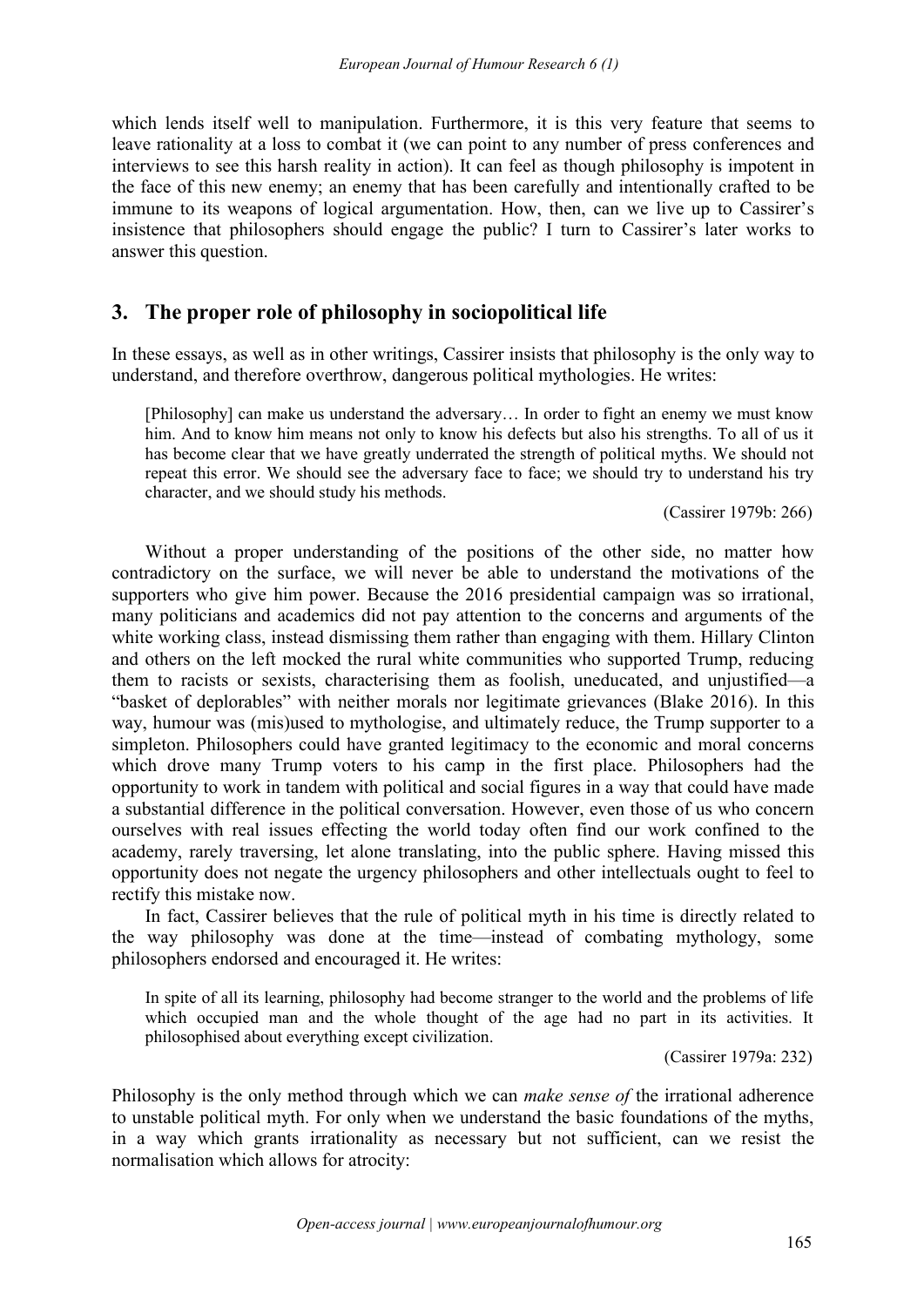In spite of all its display of military power in spite of its incomparable technique of organisation and warfare, the German colossus remained, after all, a colossus with feet of clay. As soon as it was possible to doubt or to destroy its mythical foundation, its collapse was inevitable.

(Cassirer 1944b: 125)

Philosophy can give us the means to reveal the implications of mythologies that may be attractive to the general public at face value.

How does philosophy reinstate itself into political discourse? I argue that we ought to explore society's newfound interest in comedy as public philosophy. This is not to say that we ought to reduce philosophy to comedy or comedy to philosophy—rather I make the simple claim that we ought to take advantage of the fact that comedians occupy a space between philosophers and the public that can bridge the gap between the two. In order to support this argument, I suggest we revisit Cassirer on the political power of comedy. This will allow us to understand both the strengths and limits of humour for cultural change and guide us toward responsible use of those strengths.

### **4. Cassirer** on the politics of comedy

Gregory B. Moynahan's (2013) study *Ernst Cassirer and the Critical Science of Germany 1899-1919* makes a strong case that Cassirer's views on comedy were highly influenced by his mentor, Hermann Cohen, particularly his psychology and aesthetics (Moynahan 2013: 18). From lecture notes Cassirer took as a student, as well as the third volume of Cohen's (2012) *System of Philosophy* on aesthetics, we see that Cohen's aesthetics culminated "in an open form of comedy that recognised both the infinite and its relation to human limitation" (Moynahan 2013: 18). Cohen's conception of comedy, as opposed to irony, is that it "reveals" a universal form of logic at work in all human activity". Cassirer was taken by Cohen's analysis of comedy, and this interest found its most extensive treatment in Cassirer's (1953) study of Shakespeare and Shaftsbury in *The Platonic Renaissance in England*.

Cassirer's analysis of these writers aims to show that the meaning of "the comic" underwent a significant change during the Renaissance.<sup>[2](#page-7-1)</sup> Comedy transformed from retellings of mythology to powerful force of spirit: "It was first in the realm of the comic that this spirit celebrated its highest triumphs and won its decisive victories" (Cassirer 1953: 170), a change from recalling the past to shaping the future:

The Renaissance power of comic representation thus *belongs inseparably and essentially to its power of action*, to its vital and creative energies. Yet, if the comic thus became the strongest aggressive weapon of modern times, its effect was, on the other hand, to take away the violence and bitterness of that struggle out of which the modern era arose. For the comic spirit contains also an element of balance and reconciliation. It does not entertain feelings ofhatred towards the world which its free play is destroying, which it cannot but negate; on the contrary, the comic spirit forms rather the last glorification of this decadent world.

(Cassirer 1953: 171, emphasis added)

The symbolic formations through which culture is shaped are transformed through the creations of spirit which move ever closer toward embracing freedom. Shaftesbury serves as an example of the use of comedy for the purposes of progress in the face of irrationality (Cassirer 1953: 168).

We see in this analysis that Cassirer's study of the comic was quite developed: he traces the significant change it underwent and how it transformed. Comedy evolved from *representation* to *activity*; from mimicking experience to creating tangible change; that is, to freeing the mind and spirit. And while Cassirer does not explicitly state that comedy can be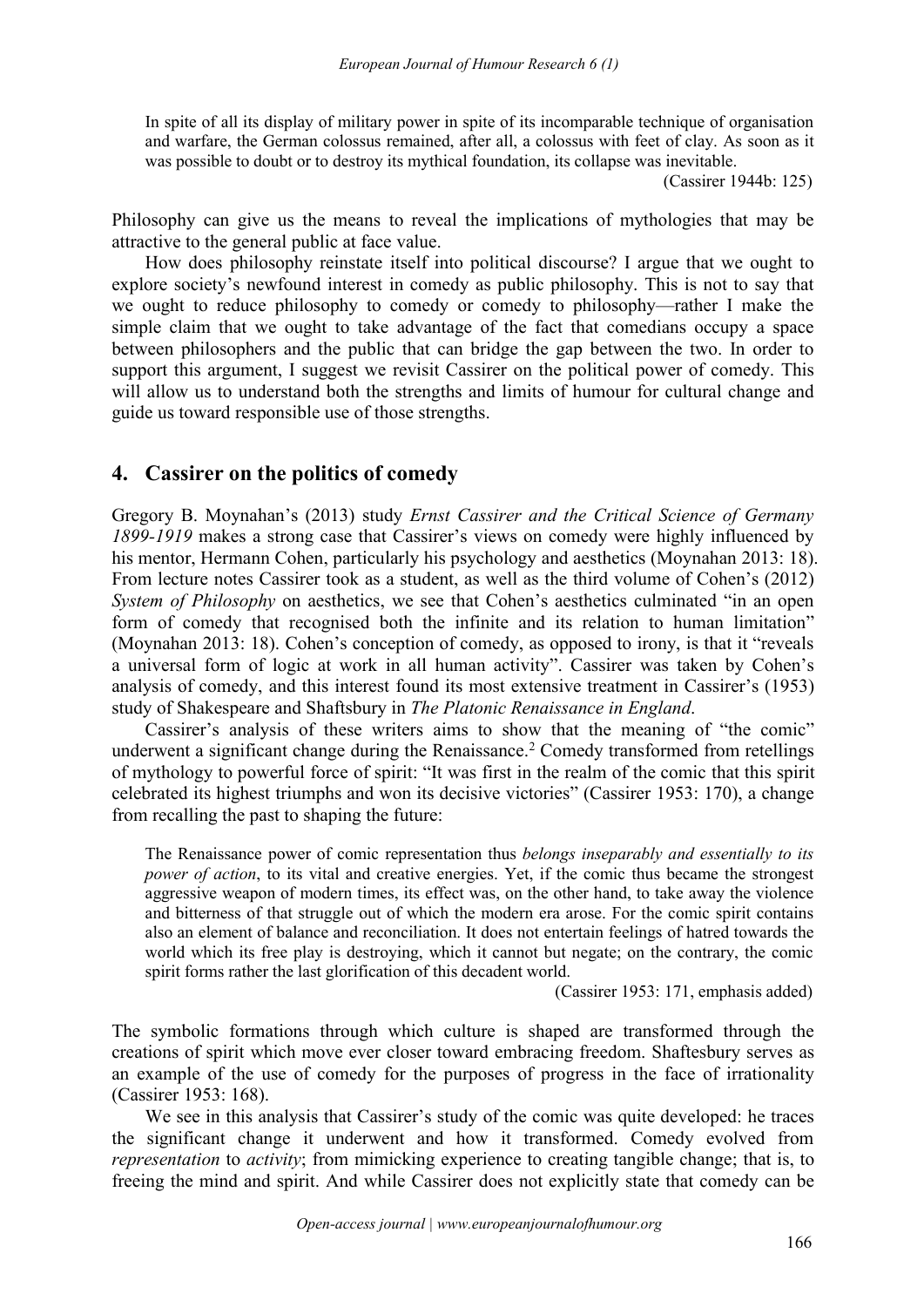an antidote to political myth, there is clear evidence that he believes that comedy is capable of provoking such an emancipation. He says:

Thus in the power of the comic lives the power of love which will and can understand even that form of the world which *the intellectual must abandon and surmount*.

(Cassirer 1953: 171-172, emphasis added)

The attempt to conquer irrationality with rationality fails, as we have seen. Analysis of political myth from a rational perspective will never lead one to understanding the motivations and complexities of that myth, let alone why and how it is persuasive. Humour, though, can engage irrationality. Humour can meet the irrational interlocutor where s/he is, to use a popular pedagogical term, and in this way can understand the perspective of the other without demanding that that perspective be expressed in rational or even consistent terms. It is in this way that humour can prevail where rationality cannot.

Cassirer continues, "For humour looks before and after; it helps to usher in the vital shapes of the future without renouncing the past" (Cassirer 1953: 178-179). Here Cassirer offers an important point. We have already seen that part of the failure of the Democratic party was its condemnation of Trump supporters. But those supporters are part of the democratic process; moving forward is not possible if we leave them behind. The victory over rationality that humour can achieve is one that invites the irrational interlocuter beyond political myth *with understanding* and *without condemnation*. So what political power does Cassirer believe comedy to have? Precisely the power that can disrupt the sort of epistemic complacency necessary for the success of political mythologies.

Cassirer's insights, while abstract, are supported by empirical evidence. Comedy is considered by many philosophers, psychologists, and cognitive scientists to involve the recognition of incongruities, falsehoods, and inconsistencies, as well as develop and strengthen openmindedness while decreasing the deployment of defensive mechanisms. The more comedy one is exposed to, and the more complex the nature of that comedy, the better the mind becomes at recognising incongruities outside of the context of comedy (Morreall 2009; Hurley *et al.* 2011). Pedagogical and psychological testing has shown that exposure to comedy before an exam, for example, increases cognitive flexibility, critical and creative thinking, cooperation, and problem solving (Ruch 2008; Davies 2013). These qualities entail what José Medina calls "epistemic virtues": humility, curiosity/diligence, and open mindedness (Medina 2013: 42). This sort of mental exercise physically changes the neurological connections in the brain, expanding neural networks and decreasing psychological blocks to alternative viewpoints (Ambrose *et al.* 2010). So the very things that Cassirer claimed that comedy could do have been confirmed in the concrete through empirical testing.

## **5. Cassirer on the morality of comedy**

But empirical science cannot tell us anything about what comedy *ought* to do. Steven Gimbel (2017), Lydia Amir (2017), and Chris Kramer (2015a; 20015b) take on the morality of humour from an epistemic standpoint, bridging the empirical data with moral education and socio-political resistence, respectively. Resisting political myth, according to Medina (2013), is an epistemic task. In his text *Epistemology of Resistence*, he explains that epistemic vice leads to complacency in oppressive systems. He defines epistemic vices as "flaws that are not incidental or transitory, but *structural and systematic*: they involve attitudes deeply rooted in one's personality and cognitive functioning" and "harm the chances for epistemic improvement" (Medina 2013: 31, emphasis in the original). Furthermore, epistemic vices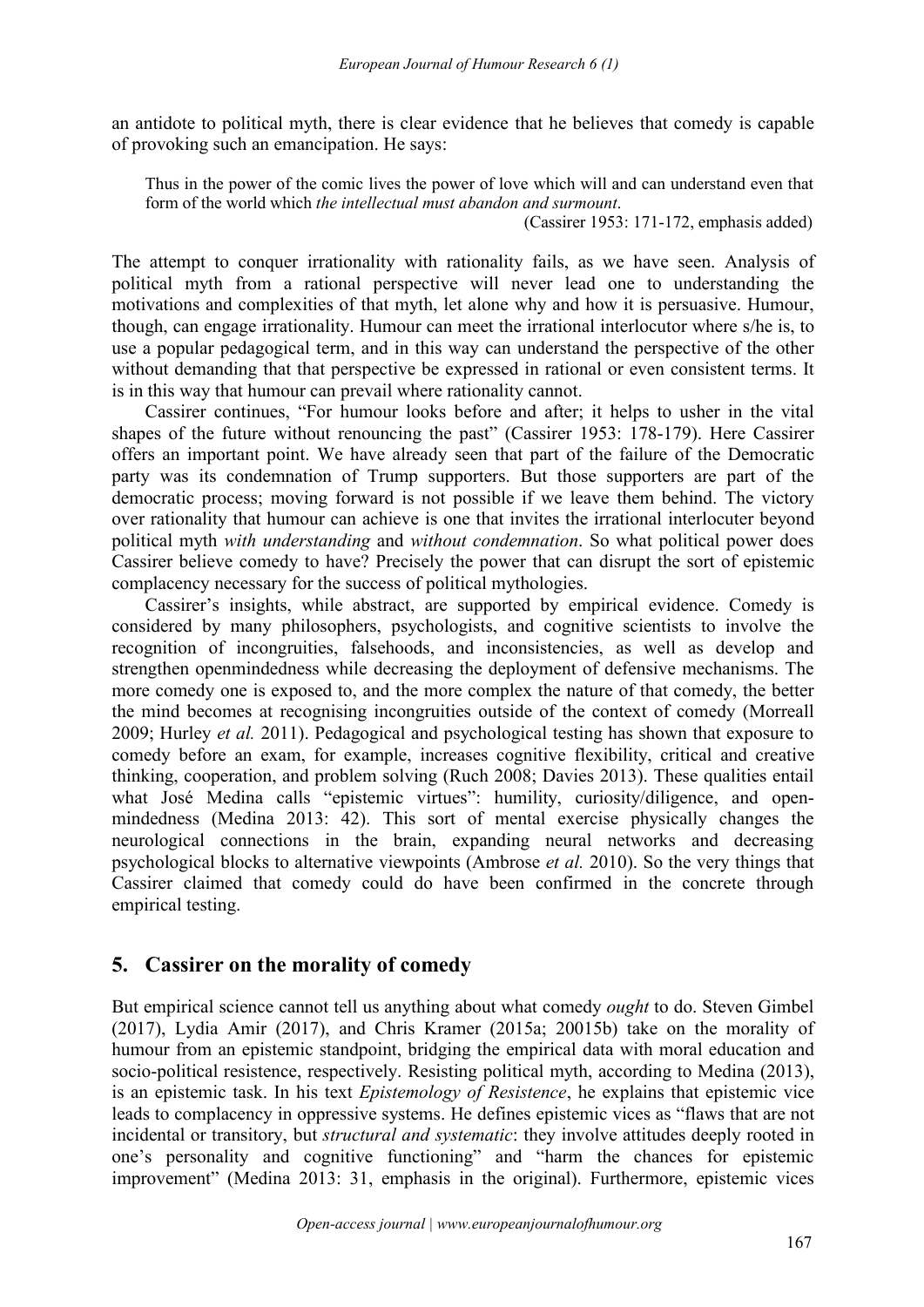impede one's ability to learn and improve; they "affect one's capacity to learn from others and from the facts; they inhibit the capacity of self-correction and of being open to correction from others" (Medina 2013: 31). In other words, epistemic vices are not conscious choices that one makes only when s/he is confronted with epistemically challenging information or experience; they are insidious ways in which one's thinking itself has been habituated through social conditioning, and supported through a lack of, immunity to, or disregard for, consequences. These vices prevent one from self-knowledge, knowledge of others, and knowledge of the world; indeed, they create barriers to compassion, plurality, empathy, and sympathy. Medina's point is clear: epistemic vices are at the root of intellectual stagnation and moral decay. Insofar as these vices are encouraged, endorsed, or, as is most often the case, ignored, intellectual and moral progress is impossible (Medina 2013: 34-35).

Political myth, then, can be understood as that which creates and sustains epistemic vices and must be disrupted and replaced by epistemic virtues, namely the same virtues, I argue alongside Cassirer, Gimbel, Amir, Kramer, and empirical science that are inherent within the power of humour. Amir understands humour as "an epistemological tool that enables selftransformation through intra-personal dialogue" (Amir 2017: 4). Amir argues that the pedagogical and psychological benefits of humour are perfect for resolving tension between an emotive individual and the brute facts of the world, which "makes room for humour as a necessary ingredient of a harmonious and moral self" (Amir 2017: 73n16). If humour *can* do this work, she argues, it *ought* to. Empathy is a virtue which requires openness and self acceptance to cultivate, she argues, and "such acceptance is more likely to occur through the compassionate criticism which is inherent in intra-personal and self-directed humour" (Amir 2017: 112). In particular, Amir argues that humour can serve the moral function of reversing what in Cassirer's terms would be called "gender myths". She claims that humour benefits the development of self-acceptance and self-liberation, "gradually freeing oneself" from imprisoning attitudes of oneself and others (Amir 2017: 122).

The language of freedom and liberation through humour is echoed in Kramer's (2015) study of subversive humour. Kramer uses the example of Frederick Douglass caricaturing white preachers, manipulating their own words to reveal the inconsistencies and irrational defense of owning slaves (Kramer 2015a: 7-8). Doing so, Kramer argues, humour interrupts the "spirit of seriousness" which fixes others as static entities incapable of complex inner worlds (Kramer 2015b: 44, 113). As Amir notes, empathy is a precondition for intersubjective understanding which is often defensively blocked by fear of shame (Amir 2017: 126). By disarming the automaticity of defense mechanisms, humour has a greater chance of cultivating empathy than other means of interpersonal dialogue, creating a "safe space" for the vulnerability necessary to understand the other. Indeed, Gimbel (2017) argues that humour and comedy rely on *cleverness*, a term which he defines as including openmindedness as a prerequisite. Aesthetically speaking, he argues, a joke can be judged as good or bad based on the number and kind of virtues inherent in the content, delivery, and intention of the joke. Jokes which intend to harm are not only morally problematic, but aesthetically poor (Gimbel 2017: 101, 134, 136, 138). The implication of this research points to moral responsibility on behalf of humour creators: use humour as you will, but understand and accept the consequences inherent in that use.

Humour at the expense of minority groups, as well as Trump supporters, is a moral failing for these philosophers, and for Cassirer. The power of comedy comes with a normative *charge* toward liberation, not calcification of reductionist mythologies. Comedy ought never be used to defend political myth; as I have argued previously, this would be a perversion of its purpose and function (Marra forthcoming), and would be a morally blameworthy endeavour.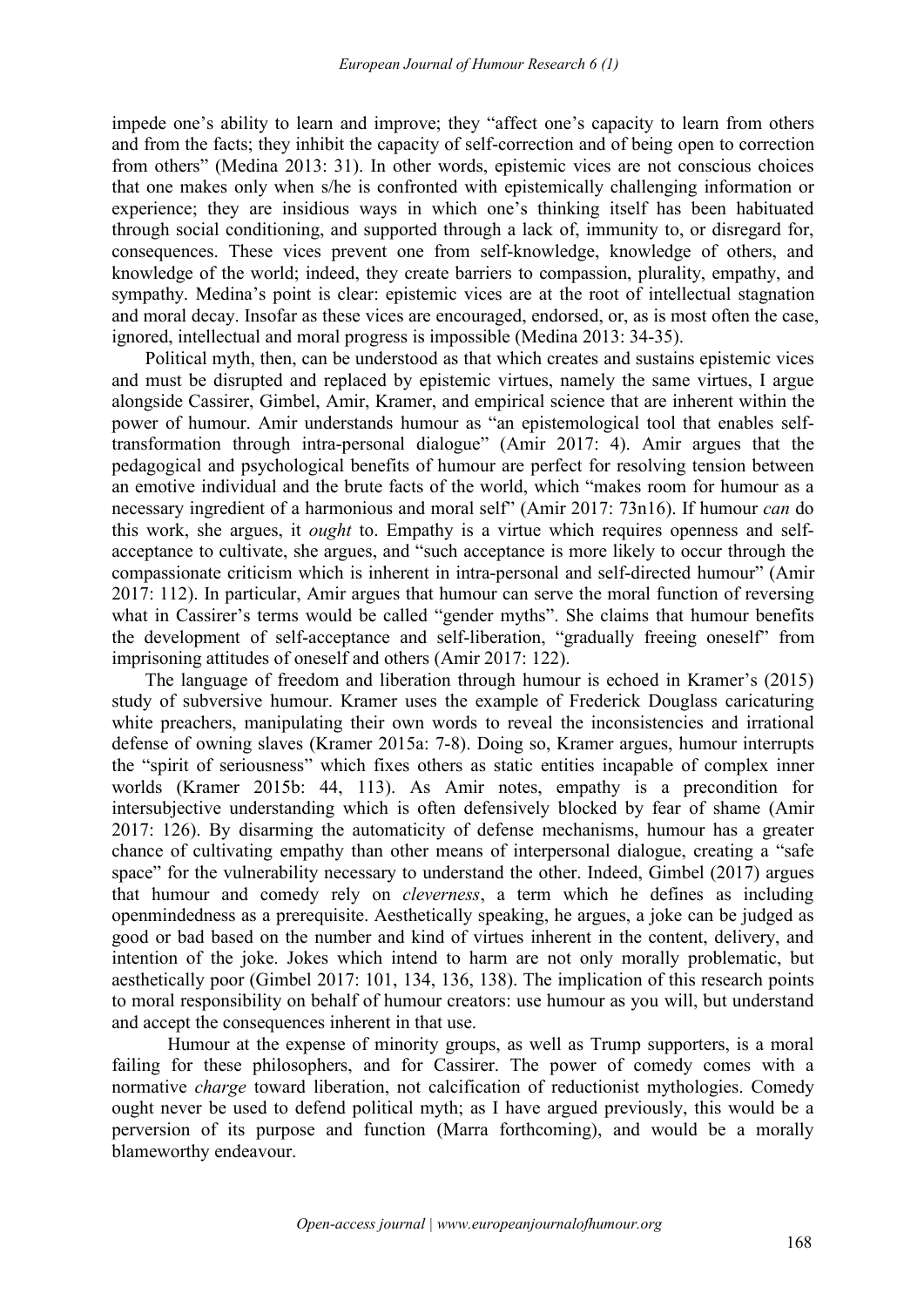# **6. Conclusion**

In the 2016 election, myths were created and politicised by both the right and the left—the myth of the ignorant and immoral Trump supporter and the myth of the inferior minority. In both cases, humour was used for an ethically dubious purpose: to limit the freedom of individuals or groups. Humour should not be wielded for the purposes of manipulation or propaganda; it ought to expose political mythology and encourage questioning, reflection, and doubt. It should aim toward the liberation and freedom of humanity. Comedians and philosophers ought to be critical of myth-making wherever it appears, whether in a campaign rally or an acceptance speech, a news report or a comedy sketch, and use the tools it has to identify and reject those mythologies. Comedy which trades on political myth is morally blameworthy comedy that is abusing its power and ought to be condemned, no matter who delivers it.

Cassirer's analysis of the politics and morality of comedy show that it may be the perfect weapon to combat the latest batch of political mythology. Comedy can meet the irrational interlocutor where the are, and guide them toward epistemic virtue. To be clear, I do not believe that Cassirer's position on comedy can be presented as a singular solution to the disease of political mythology. I find it much more in line with Cassirer's philosophy to interpret his position as one possibility. Cassirer sees comedy as a way in which disruption is possible—but there is no guaranteed awakening that comes from the experience of comedy. I instead understand Cassirer's position in Husserlian terms, in that comedy can act as a catalyst to jar us out of the "natural attitude" of routine existence and into a reflective and questioning attitude. This "revealing" feature of comedy, explicit in Cohen's aesthetics, remains present in Cassirer. But the move from awareness to action cannot come externally. The individual must make the choice to turn inward. In this way, comedy can make awareness of political myth *as myth* possible, but is limited in its ability to take its audience beyond this step.

#### **Acknowledgements**

Sincerest thanks to the reviewers of the European Journal for Humour Research for their helpful and thorough comments, my dear friend and advisor Dr. Sebastian Luft, the members of the International Ernst Cassirer Society for their insight and encouragement in my pursuit of this project, and to Brandon Henrigillis and Rosie Pawrez for their unwavering love and support.

### **Notes**

<span id="page-7-0"></span> $<sup>1</sup>$  "[B]efore man thinks in terms of logical concepts, he holds his experiences by means of</sup> clear, separate, mythical images" (Cassirer 1946a: 37).

<span id="page-7-1"></span><sup>2</sup> Cassirer argues particularly for the existence of this trend in Italy, Spain, France, and Germany, but it is not difficult to find examples of this theme in the humour and theatrical comedy of Africa, the Middle East, and Asia (Cassirer 1953: 170-171).

### **References**

Ambrose, S.A., Bridges, M.W., DiPietro, M., Lovett, M.C. and Norman, M.K. (2010). *How Learning Works: Seven Research-Based Principles for Smart Teaching*. San Francisco, CA: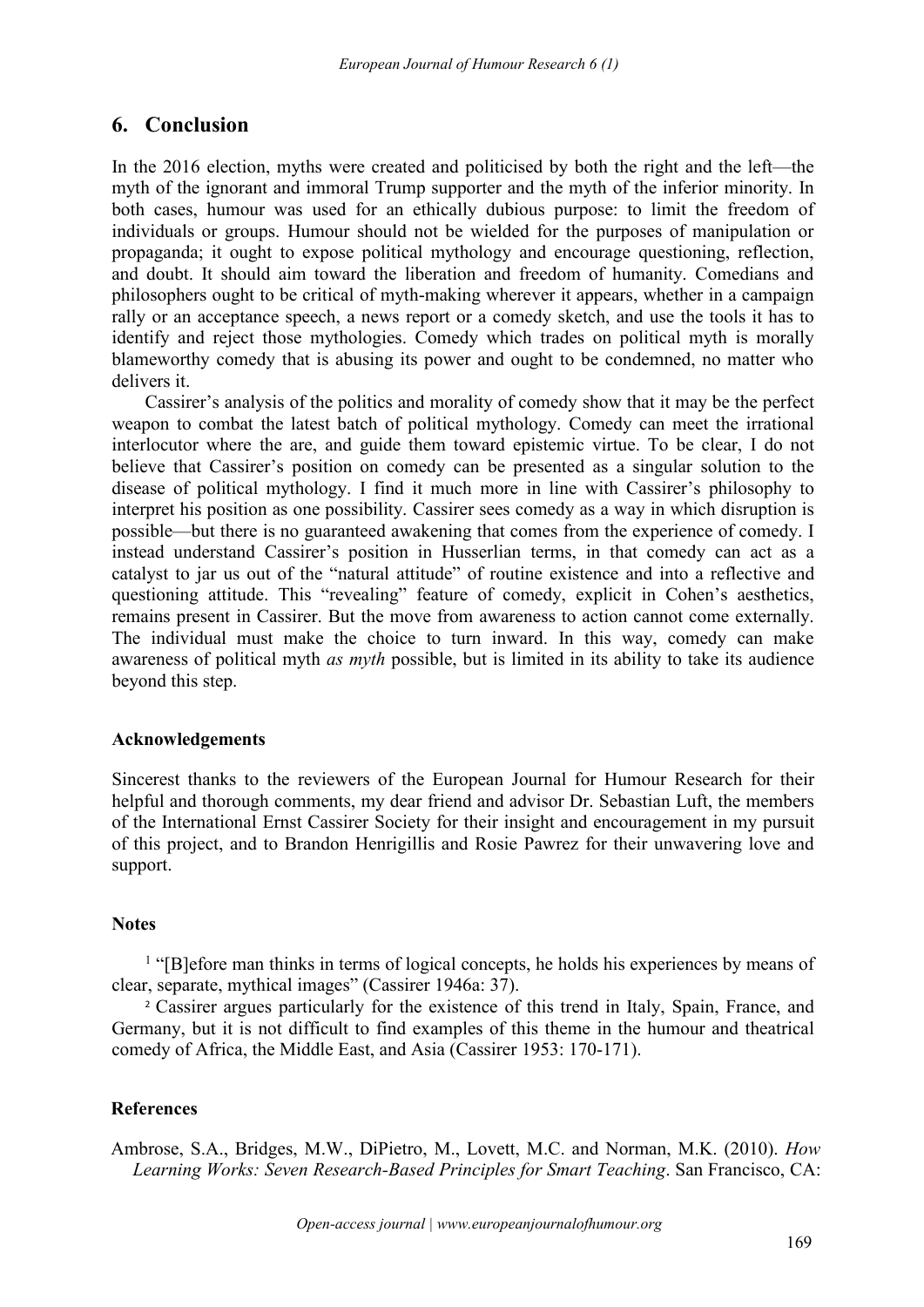Jossey-Bass.

- Amir, L. (2017). *Rethinking Philosophers' Responsibility*. Newcastle upon Tyne, UK: Cambridge Scholars Publishing.
- Blake, A. (2016). 'Voters strongly reject Hillary Clinton's 'basket of Deplorables' approach.' September 26,2016. https://www.washingtonpost.com/news/the-fix/wp/2016/09/26/voters strongly-reject-hillary-clintons-basket-of-deplorables-approach/?utm\_term=.a562c915d1b1.
- Cassirer, E. (1944a). *An Essay on Man*. London: Yale University Press.
- Cassirer, E. (1944b). 'Judaism and the modern political myths.' *Contemporary Jewish Record* 7 (2), pp. 115–26.
- Cassirer, E. (1946a). *Language and Myth*. Trans. by Langer, S. New York: Dover Publications.
- Cassirer, E. (1946b). *The Myth of The State*. New Haven: Yale University Press.
- Cassirer, E. (1953). *The Platonic Renaissance in England*. Trans. by Pettegrove, J.P. New York: Thomas Nelson and Sons.
- Cassirer, E. (1979a). 'Philosophy and politics', in Verene D.P. (ed.), *Symbol, Myth, and Culture: Essays and Lectures of Ernst Cassirer 1935-1945*. New Haven: Yale University Press.
- Cassirer, E. (1979b). 'The technique of our modern political myths', in Verene D.P. (ed.), *Symbol, Myth, and Culture: Essays and Lectures of Ernst Cassirer 1935-1945*. New Haven: Yale University Press.
- Cohen, H. (1912). *Asthetik des Reinen Gefuhls*. Berlin: Bruno Cassirer.
- Davies, S. (2013). *Laughology: Improve Your Life with the Science of Laughter*. Crown House Publishing.
- Fox, J. D. (2015). 'Pete Holmes on how the comedian became the modern-day philosopher.' *Vulture*, 2015. http://www.vulture.com/2015/03/pete-holmes-on-the-second-comedy boom.html.
- Garber, M. (2015). 'How comedians became public intellectuals.' *The Atlantic*, May 28, 2015. https://www.theatlantic.com/entertainment/archive/2015/05/how-comedians-became public-intellectuals/394277/.
- Gimbel, S. (2018). *Isn't That Clever: A Philosophical Account of Humour and Comedy*. New York: Routledge.
- Haglund, D. (2014). 'Watch Louis C.K. chat for half an hour about comedy, parenting, and failure." *Slate*, May 9, 2014. http://www.slate.com/blogs/browbeat/2014/05/09/ louis c k charlie rose interview louie talks parenting comedy and more video.html.
- Hendricks, S. (2017). 'Why Louis C.K. thinks your inevitable death is hilarious.' Big Think. February 9, 2017. http://bigthink.com/scotty-hendricks/louie-ck-the-philosopher-king-of comedy-and-jokes-about-your-death.
- Holt, J. (ed). (2009). *The Daily Show and Philosophy: Moments of Zen in the Art of Fake News*. Malden, MA: Wiley-Blackwell.
- Hurley, M. W., Dennett, D.C. and Adams, R.B. Jr. (2011). *Inside Jokes: Using Humour to Reverse-Engineer the Mind*. Cambridge: MIT Press.
- Kramer, C. A. (2015a). 'Incongruity and seriousness.' *Florida Philosophical Review* 15 (1), pp. 1–18.
- Kramer, C. A. (2015b). 'Subversive humour.' PhD Dissertation, Milwaukee, WI: Marquette University. http://epublications.marquette.edu/dissertations\_mu/424.
- Leiter, B. (2017a). 'John Oliver finally does what's needed on Donald Drumpf.' n.d. Leiter Reports: A Philosophy Blog. Retrieved October 20, 2017. From http://leiterreports.typepad.com/blog/2016/02/john-oliver-finally-does-whats-needed-on donald-drumpf.html.